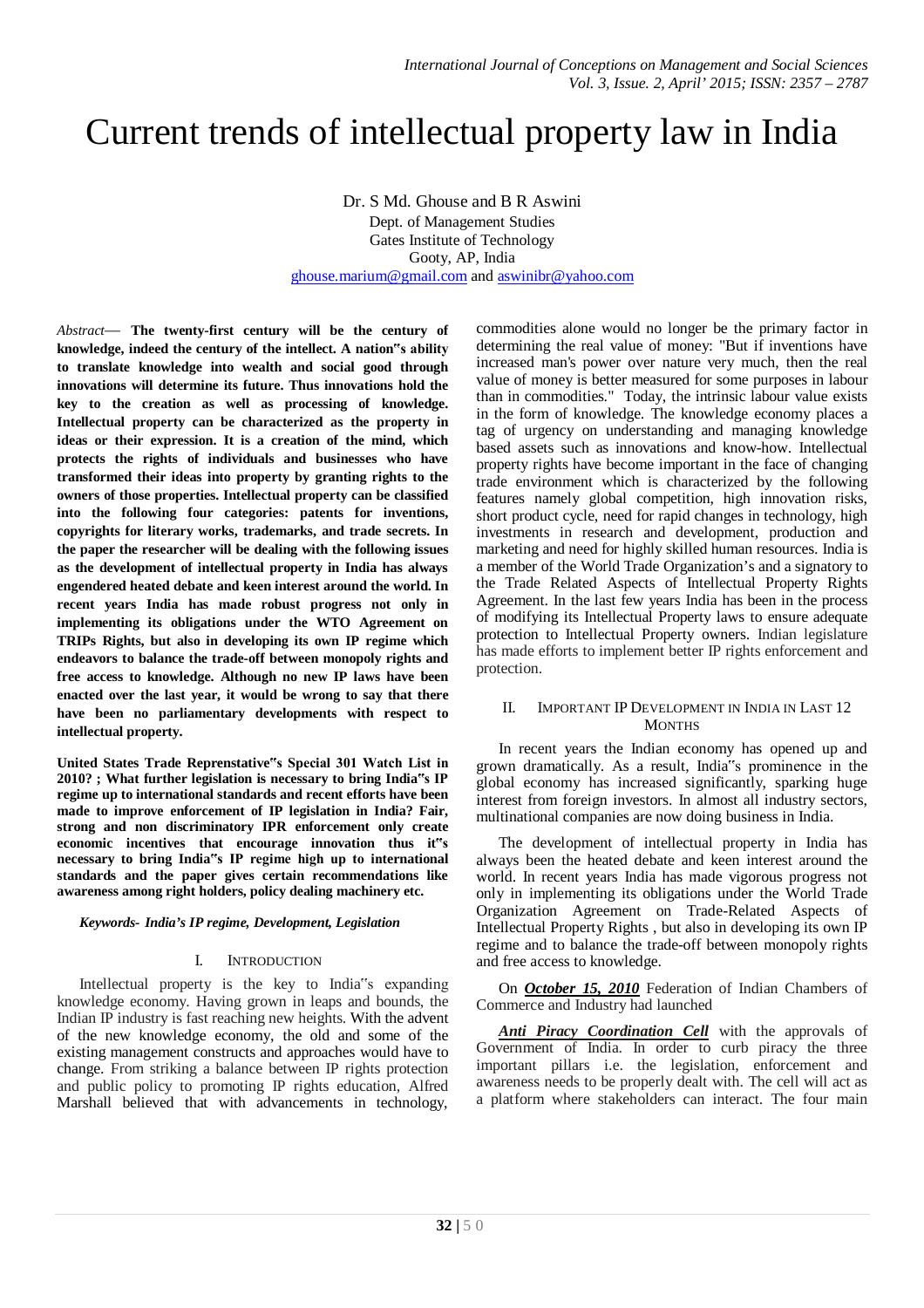segments i.e. the film industry, music industry, publishing and software industry are getting adversely affected by piracy.

The *International Searching Authority and International Preliminary Examining Authority* is to provide reports on a unique search and examination reports on a variety of inventions for patenting. India has been discussed in the plan to get recognition for Indian Patent and Trademark Office as International Searching Authority and International Preliminary Examining Authority under the Patent Cooperation Treaty Office.

# III. INDIA'S LAW EVOLVING TO PROTECT IP **DOMESTICALLY**

India has adopted a unique set of legislations for IPR in line with prevailing socio economic condition of the country, not only they are exhaustive but they have been interpreted by judiciary in such a way as to balance the rights of the individual as well as public on the other hand. IP laws are not enforced internationally they are for the nation's own interest that is the fundamental principles in Berne and TRIPS and thus government has the freedom to choose their IP regime. The Government of India has taken **several measures to streamline and strengthen the intellectual property administration system** in the country These remedies include civil, criminal and provisional remedies. when a party proposed to take a civil action against any infringer, it has to file a *Suit for infringement or passing off* in a High Court or a District Court. Upon a successful suit for patent infringement, the court will order an injunction restraining the infringer from working the patented invention for the entire term of the patent. In addition, the court will either order the infringer to pay damages for infringing the patent or give account of the profits. The holder of an exclusive license is also entitled to damages or account of profit. Further, the court has the power to seize, confiscate and destroy the infringing goods without payment of any compensation. If the infringer can show that the infringement was innocent, the court will not order the payment of either damages or account of profits. The remedies of injunction and damages/account of profits are also available for trade mark and copyright violation. In addition to these civil remedies, the court has in the case of *Time Incorporated v. Lokesh Srivastava*, awarded punitive damages for infringement of "Time" trade mark. The courts are not averse to considering foreign jurisprudence in arriving at a conclusion and in this case, American jurisprudence regarding punitive damages was applied. In another case, the court allowed Whirlpool Corporation to recover damages against a trade mark owner who had wrongfully registered the "Whirlpool" mark in India.<sup>21</sup> A similar decision was reached in a case involving Allegan Incorporation where the court recognized that in case of passing off of an unregistered trade mark, worldwide reputation of the product/mark was an important factor.The court has also decided that the premises of an alleged infringer may be searched if the claimant can show the court that abstention from such a search may result in the destruction of the infringing goods. This court can pass such an order even in an ex parte proceeding. Thus, the Indian courts have donned

the mantle of protecting IP rights in India. The willful disobedience of any judgment of the Court amounts to contempt of court and it attracts penal consequences under the Contempt of Court Act, 1971.

# IV. CRIMINAL ACTION

In so for as criminal actions are concerned, in case the counterfeiting goods are available on a large scale in the market, and a Mark, or a copyright is infringed at different places, generally the clients is advised to file a Criminal Complaint before the Court of Metropolitan Magistrate and obtain Search & Seizure Orders against Unknown persons/firms etc..

Further, provisional measures, such as injunctions and *'Anton Piller'* orders, are available through the Indian courts to stop infringement and to contain any damages.

Civil proceedings against piracy have been quite effective a result unique in the global enforcement against copyright piracy. In keeping with international practice and in order to harmonies IP legislation with the *Customs Act 1962*, on May 8 2007 the Ministry of Finance and the Department of Revenue implemented the *IP Rights (Imported Goods) Enforcement Rules 2007*. The new rules give the Customs Authority the power to adjudicate on issues involving the import or export of infringing products. Under Rule 3, if a rights holder learns of the import of goods that infringe its IP rights, it may notify a customs officer at the port of entry of the infringing goods, requesting the detainment or clearance of the infringing goods. Once such a request has been made, Customs will notify the rights holder of the rejection or acceptance of that request within 30 working days of receipt, during which time Customs will provide assistance to the rights holder. The new rules provide that if a rights holder alleges that certain goods infringe its IP rights, it must execute a bond with Customs to cover any charges incurred for the destruction, demurrage and/or detention of the infringing goods if it is later found that the goods are non-infringing. In addition, Customs has the power to suspend the customs clearance of the goods if it has *prima facie* evidence or reason to believe that the imported goods are infringing IP rights. Sunglasses Company Ray Ban filed the first notice under the new rules in order to prevent the import of counterfeit sunglasses into India. The significant powers awarded to Customs allow it to tackle the counterfeiting and piracy of goods at international level.

#### V. INDIA ON THE UNITED STATES TRADE REPRESENTATIVE'S SPECIAL 301 WATCH LIST IN 2010

The Special 301 Report is an annual review of global state of Intellectual Property Rights protection and enforcement, conducted by Office of United States Trade Representatives pursuant Section 182 of the Trade Act, 1974. This report reflects the administration"s resolve to encourage and maintain effective IPR protection and enforcement worldwide. USTR has created "Watch List" and "Priority Watch List" under special 301 provisions.